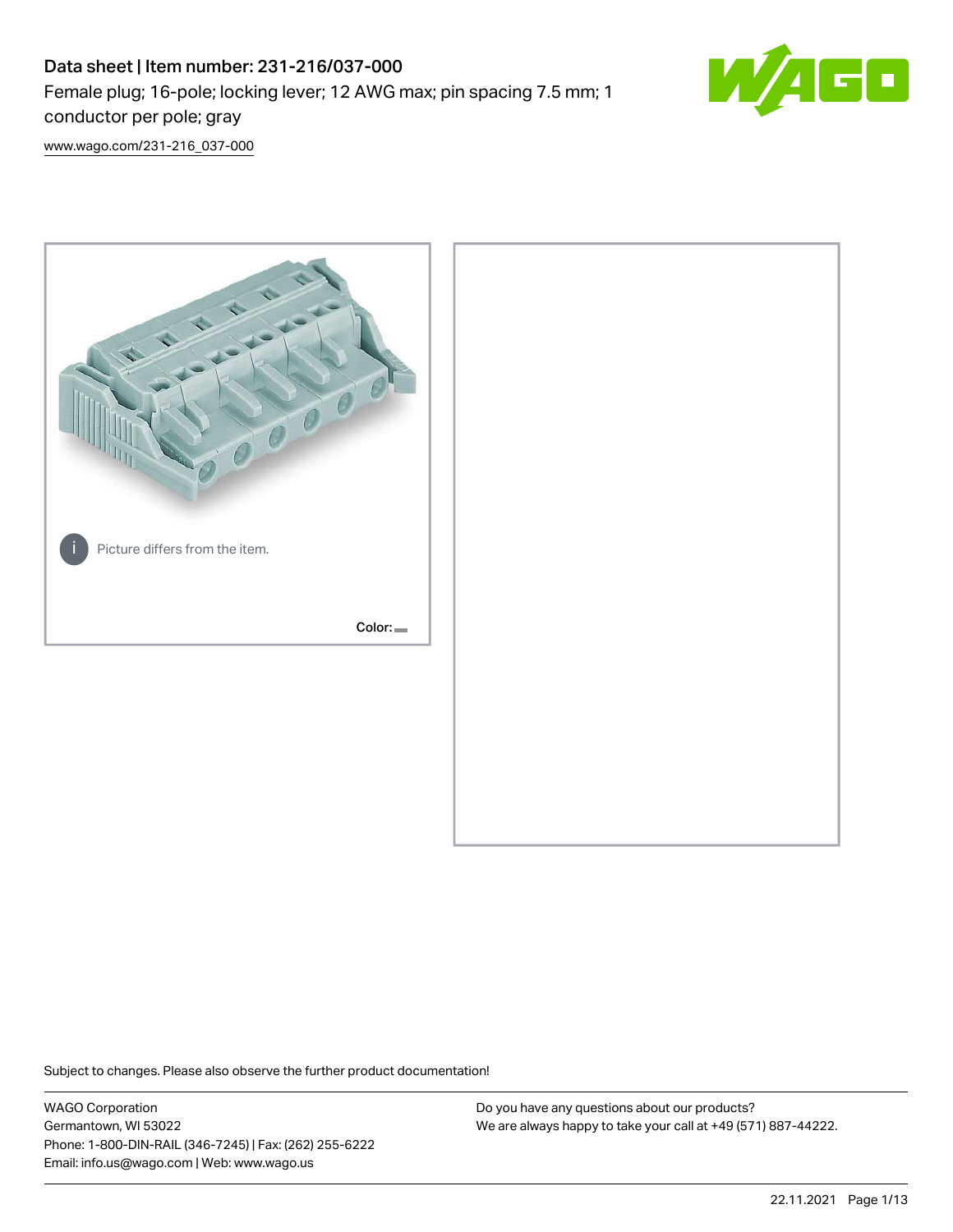



### Item description

- $\blacksquare$ Universal connection for all conductor types
- $\blacksquare$ Easy cable pre-assembly and on-unit wiring via vertical and horizontal CAGE CLAMP<sup>®</sup> actuation
- $\blacksquare$ Integrated test ports
- $\blacksquare$ With coding fingers

### Data Notes

| Safety information 1 | The <i>MCS – MULTI CONNECTION SYSTEM</i> includes connectors<br>without breaking capacity in accordance with DIN EN 61984. When<br>used as intended, these connectors must not be connected<br>/disconnected when live or under load. The circuit design should<br>ensure header pins, which can be touched, are not live when<br>unmated. |
|----------------------|--------------------------------------------------------------------------------------------------------------------------------------------------------------------------------------------------------------------------------------------------------------------------------------------------------------------------------------------|
| Variants:            | Gold-plated or partially gold-plated contact surfaces<br>Other versions (or variants) can be requested from WAGO Sales or<br>configured at https://configurator.wago.com/                                                                                                                                                                  |

# Electrical data

.<br>Subject to changes. Please also observe the further product documentation!

| <b>WAGO Corporation</b>                                | Do you have any questions about our products?                 |
|--------------------------------------------------------|---------------------------------------------------------------|
| Germantown, WI 53022                                   | We are always happy to take your call at +49 (571) 887-44222. |
| Phone: 1-800-DIN-RAIL (346-7245)   Fax: (262) 255-6222 |                                                               |
| Email: info.us@wago.com   Web: www.wago.us             |                                                               |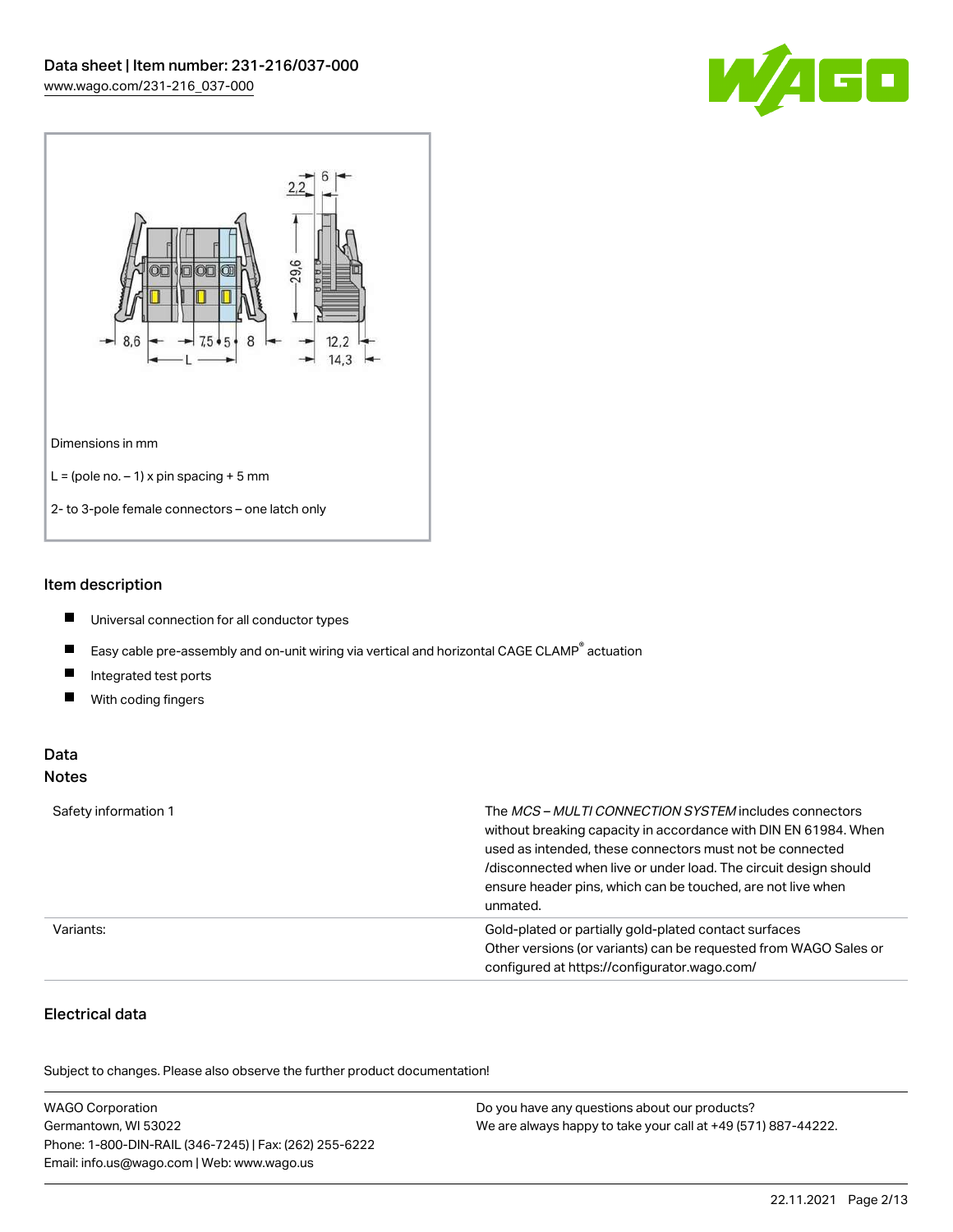

## IEC Approvals

| Ratings per                 | IEC/EN 60664-1                                            |
|-----------------------------|-----------------------------------------------------------|
| Rated voltage (III / 3)     | 500 V                                                     |
| Rated surge voltage (III/3) | 6 <sub>kV</sub>                                           |
| Rated voltage (III/2)       | 630 V                                                     |
| Rated surge voltage (III/2) | 6 <sub>kV</sub>                                           |
| Nominal voltage (II/2)      | 1000 V                                                    |
| Rated surge voltage (II/2)  | 6 <sub>kV</sub>                                           |
| Rated current               | 16A                                                       |
| Legend (ratings)            | (III / 2) ≙ Overvoltage category III / Pollution degree 2 |

### UL Approvals

| Approvals per                  | UL 1059 |
|--------------------------------|---------|
| Rated voltage UL (Use Group B) | 300 V   |
| Rated current UL (Use Group B) | 15 A    |
| Rated voltage UL (Use Group D) | 300 V   |
| Rated current UL (Use Group D) | 10 A    |

### Ratings per UL

| Rated voltage UL 1977 | 600 V |
|-----------------------|-------|
| Rated current UL 1977 |       |

## CSA Approvals

| Approvals per                   | CSA   |
|---------------------------------|-------|
| Rated voltage CSA (Use Group B) | 300 V |
| Rated current CSA (Use Group B) | 15 A  |
| Rated voltage CSA (Use Group D) | 300 V |
| Rated current CSA (Use Group D) | 10 A  |

#### Connection data

| Total number of connection points | 16 |
|-----------------------------------|----|
| Total number of potentials        | 16 |
| Number of connection types        |    |
| Number of levels                  |    |

Subject to changes. Please also observe the further product documentation!

WAGO Corporation Germantown, WI 53022 Phone: 1-800-DIN-RAIL (346-7245) | Fax: (262) 255-6222 Email: info.us@wago.com | Web: www.wago.us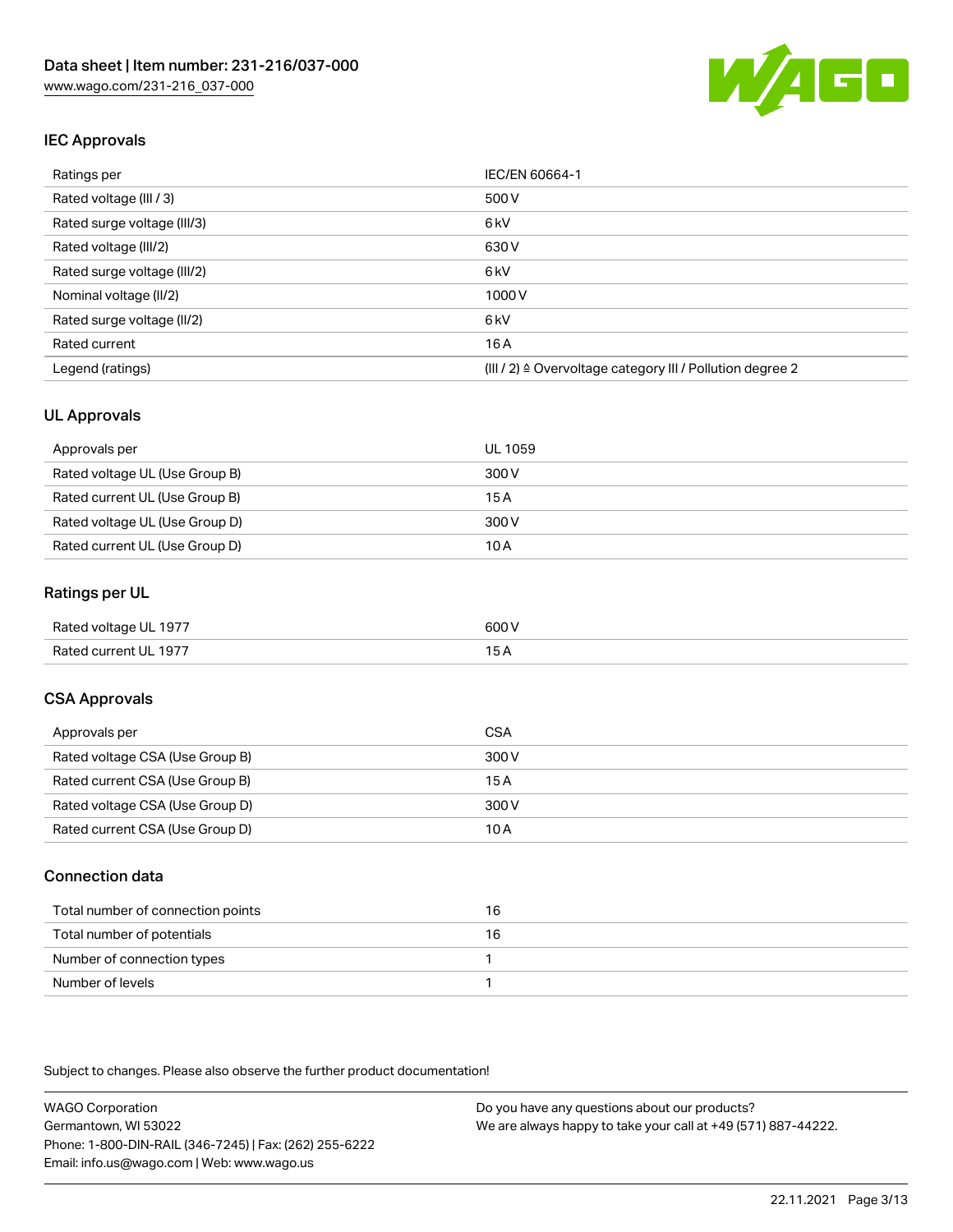

### Connection 1

| Connection technology                             | CAGE CLAMP <sup>®</sup>                 |
|---------------------------------------------------|-----------------------------------------|
| Actuation type                                    | Operating tool                          |
| Solid conductor                                   | $0.08$ 2.5 mm <sup>2</sup> / 28  12 AWG |
| Fine-stranded conductor                           | $0.08$ 2.5 mm <sup>2</sup> / 28  12 AWG |
| Fine-stranded conductor; with insulated ferrule   | $0.251.5$ mm <sup>2</sup>               |
| Fine-stranded conductor; with uninsulated ferrule | $0.252.5$ mm <sup>2</sup>               |
| Strip length                                      | $89$ mm $/ 0.310.35$ inch               |
| Number of poles                                   | 16                                      |
| Conductor entry direction to mating direction     | 0°                                      |

### Physical data

| Pin spacing | 7.5 mm / 0.295 inch  |
|-------------|----------------------|
| Width       | 134.1 mm / 5.28 inch |
| Height      | 14.3 mm / 0.563 inch |
| Depth       | 29.6 mm / 1.165 inch |

# Plug-in connection

| Contact type (pluggable connector) | Female connector/socket |
|------------------------------------|-------------------------|
| Connector (connection type)        | for conductor           |
| Mismating protection               | No                      |
| Locking of plug-in connection      | locking lever           |

# Material data

| Color                       | gray                              |
|-----------------------------|-----------------------------------|
| Material group              |                                   |
| Insulation material         | Polyamide (PA66)                  |
| Flammability class per UL94 | V0                                |
| Clamping spring material    | Chrome nickel spring steel (CrNi) |
| Contact material            | Copper alloy                      |
| Contact plating             | tin-plated                        |
| Fire load                   | 0.596 MJ                          |
| Weight                      | 34.8 <sub>g</sub>                 |

Subject to changes. Please also observe the further product documentation!

| <b>WAGO Corporation</b>                                | Do you have any questions about our products?                 |
|--------------------------------------------------------|---------------------------------------------------------------|
| Germantown, WI 53022                                   | We are always happy to take your call at +49 (571) 887-44222. |
| Phone: 1-800-DIN-RAIL (346-7245)   Fax: (262) 255-6222 |                                                               |
| Email: info.us@wago.com   Web: www.wago.us             |                                                               |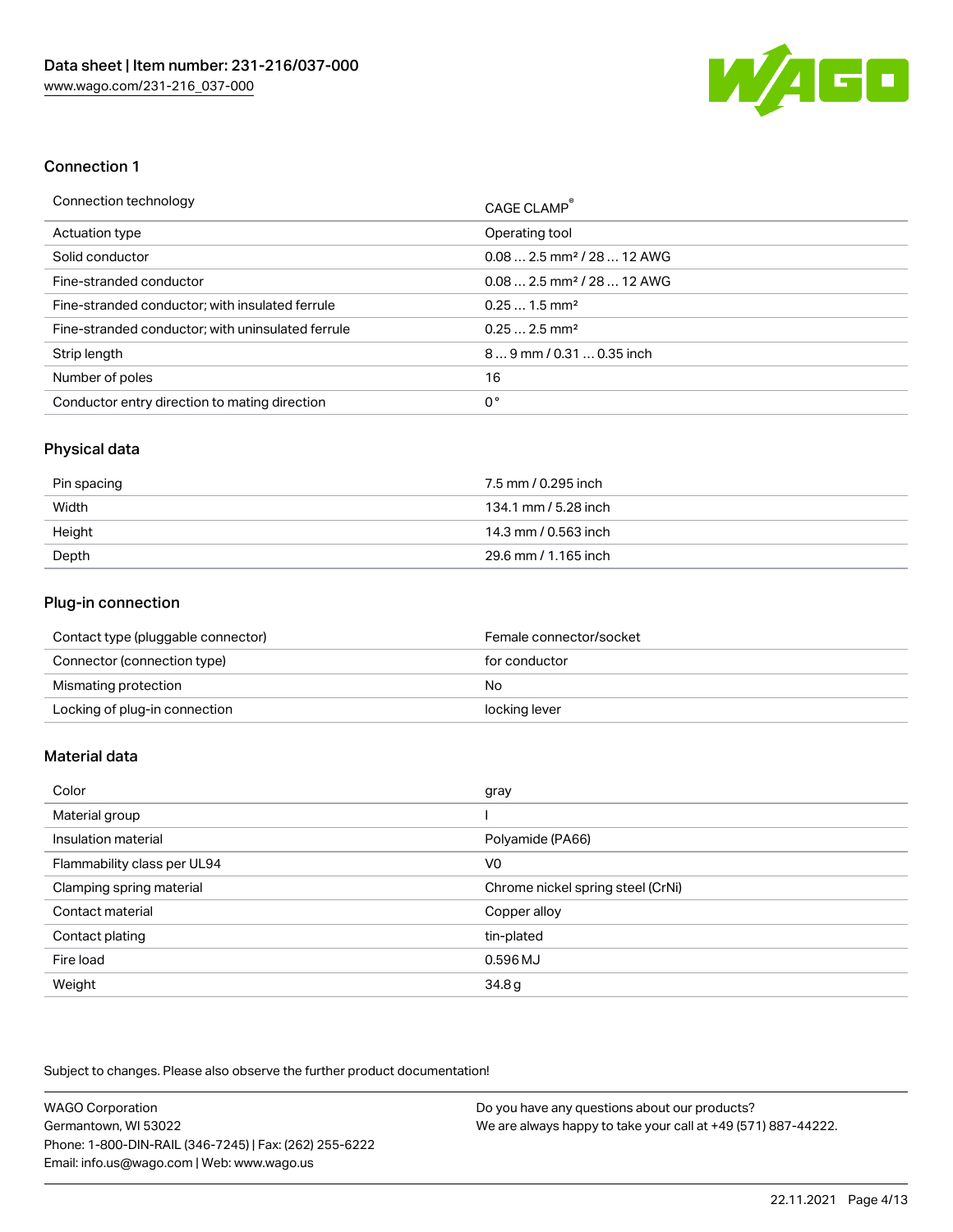

### Environmental requirements

| Limit temperature range | +85 °C<br>-60 |  |
|-------------------------|---------------|--|

#### Commercial data

| Product Group         | 3 (Multi Conn. System) |
|-----------------------|------------------------|
| PU (SPU)              | 10 Stück               |
| Packaging type        | box                    |
| Country of origin     | DE                     |
| <b>GTIN</b>           | 4044918367615          |
| Customs tariff number | 8536694040             |

#### Approvals / Certificates

#### Country specific Approvals

| Logo | Approval                                            | <b>Additional Approval Text</b> | Certificate<br>name |
|------|-----------------------------------------------------|---------------------------------|---------------------|
|      | <b>CB</b><br>DEKRA Certification B.V.               | IEC 61984                       | NL-39756            |
|      | <b>CSA</b><br><b>DEKRA Certification B.V.</b>       | C <sub>22.2</sub>               | 1466354             |
| EMA  | <b>KEMA/KEUR</b><br><b>DEKRA Certification B.V.</b> | EN 61984                        | 2190761.01          |

#### Ship Approvals

| Logo          | Approval                                                | <b>Additional Approval Text</b> | Certificate<br>name                |
|---------------|---------------------------------------------------------|---------------------------------|------------------------------------|
| ABS           | <b>ABS</b><br>American Bureau of Shipping               |                                 | $19 -$<br>HG1869876-<br><b>PDA</b> |
| <b>BUNEAU</b> | <b>BV</b><br>Bureau Veritas S.A.                        | IEC 60998                       | 11915/D0<br>BV                     |
|               | <b>DNV GL</b><br>Det Norske Veritas, Germanischer Lloyd | $\overline{\phantom{0}}$        | TAE000016Z                         |

Subject to changes. Please also observe the further product documentation!

| <b>WAGO Corporation</b>                                | Do you have any questions about our products?                 |
|--------------------------------------------------------|---------------------------------------------------------------|
| Germantown, WI 53022                                   | We are always happy to take your call at +49 (571) 887-44222. |
| Phone: 1-800-DIN-RAIL (346-7245)   Fax: (262) 255-6222 |                                                               |
| Email: info.us@wago.com   Web: www.wago.us             |                                                               |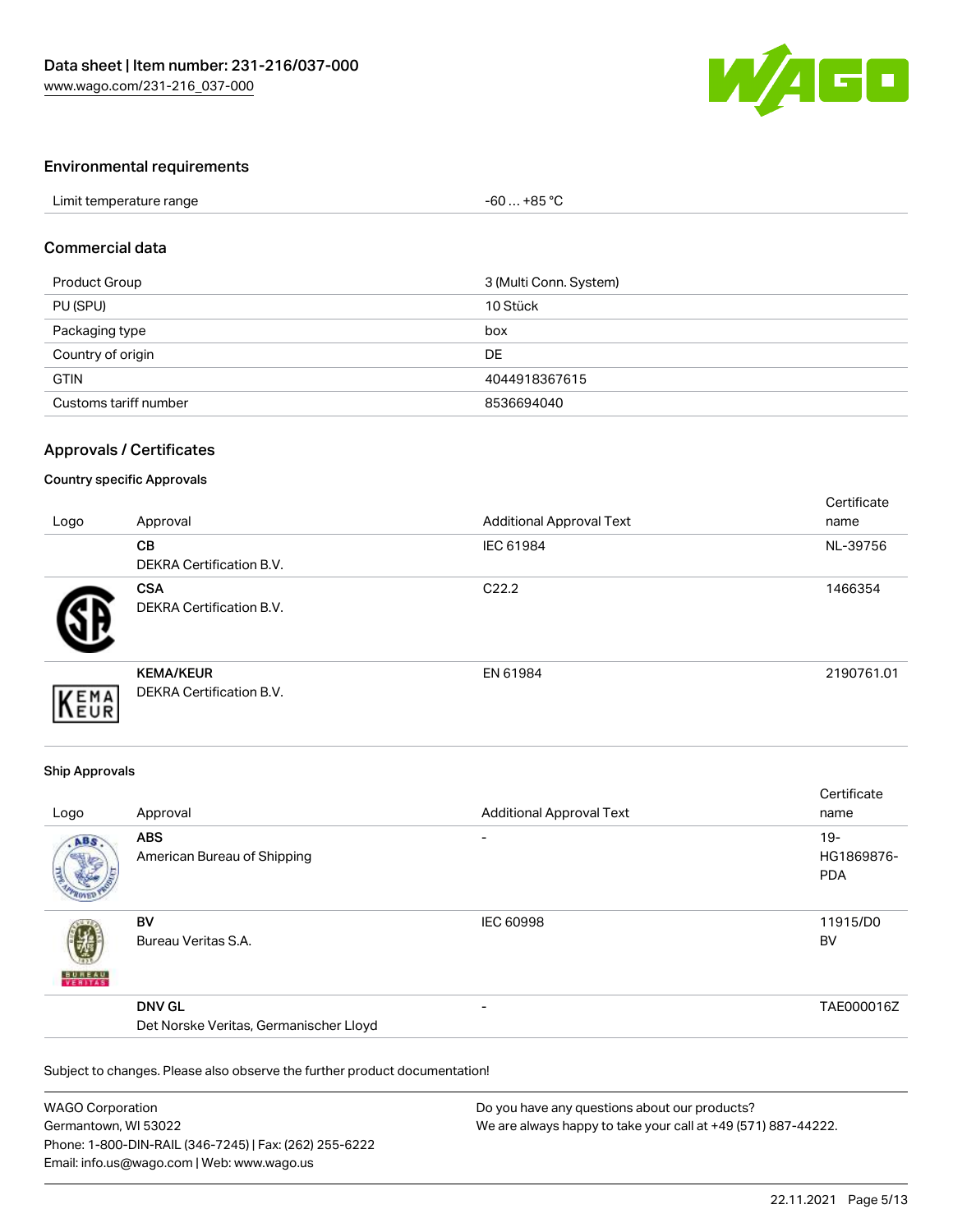

#### UL-Approvals

| Logo                  | Approval                                    | <b>Additional Approval Text</b> | Certificate<br>name |
|-----------------------|---------------------------------------------|---------------------------------|---------------------|
| $\boldsymbol{\theta}$ | <b>UR</b><br>Underwriters Laboratories Inc. | <b>UL 1059</b>                  | E45172              |
| $\boldsymbol{\theta}$ | <b>UR</b><br>Underwriters Laboratories Inc. | <b>UL 1977</b>                  | E45171              |

#### **Counterpart**



| Item no.231-846/001-000                                                                                                                                    | www.wago.com/231-846/001-        |
|------------------------------------------------------------------------------------------------------------------------------------------------------------|----------------------------------|
| ltem no.231-246/001-000<br>Male header; 16-pole; THT; 1.0 x 1.0 mm solder pin; straight; pin spacing 7.5 mm; gray                                          | www.wago.com/231-246/001-<br>000 |
| Item no.731-616<br>1-conductor male connector; CAGE CLAMP <sup>®</sup> ; 2.5 mm <sup>2</sup> ; Pin spacing 7.5 mm; 16-pole; 2,50 mm <sup>2</sup> ;<br>gray | www.wago.com/731-616             |

| סטט ו טטאטוסדט ו טגעווווט                                                           |  |
|-------------------------------------------------------------------------------------|--|
| THT male header; 1.0 x 1.0 mm solder pin; angled; Pin spacing 7.5 mm; 16-pole; gray |  |

#### Optional accessories

Testing accessories Testing accessories Item no.: 210-136 Test plug; 2 nm Ø; with 500 mm cable [www.wago.com/210-136](http://www.wago.com/210-136) Item no.: 231-662 Test plugs for female connectors; for 7.5 mm and 7.62 mm pin spacing; 2,50 mm²; light gray [www.wago.com/231-662](http://www.wago.com/231-662) Marking accessories Marking strip Item no.: 210-331/750-202 Marking strips; as a DIN A4 sheet; MARKED; 1-16 (100x); Height of marker strip: 2.3 mm/0.091 in; Strip [www.wago.com/210-331](http://www.wago.com/210-331/750-202) [/750-202](http://www.wago.com/210-331/750-202)

Subject to changes. Please also observe the further product documentation!

length 182 mm; Horizontal marking; Self-adhesive; white

WAGO Corporation Germantown, WI 53022 Phone: 1-800-DIN-RAIL (346-7245) | Fax: (262) 255-6222 Email: info.us@wago.com | Web: www.wago.us

Do you have any questions about our products? We are always happy to take your call at +49 (571) 887-44222.

[000](https://www.wago.com/231-846/001-000)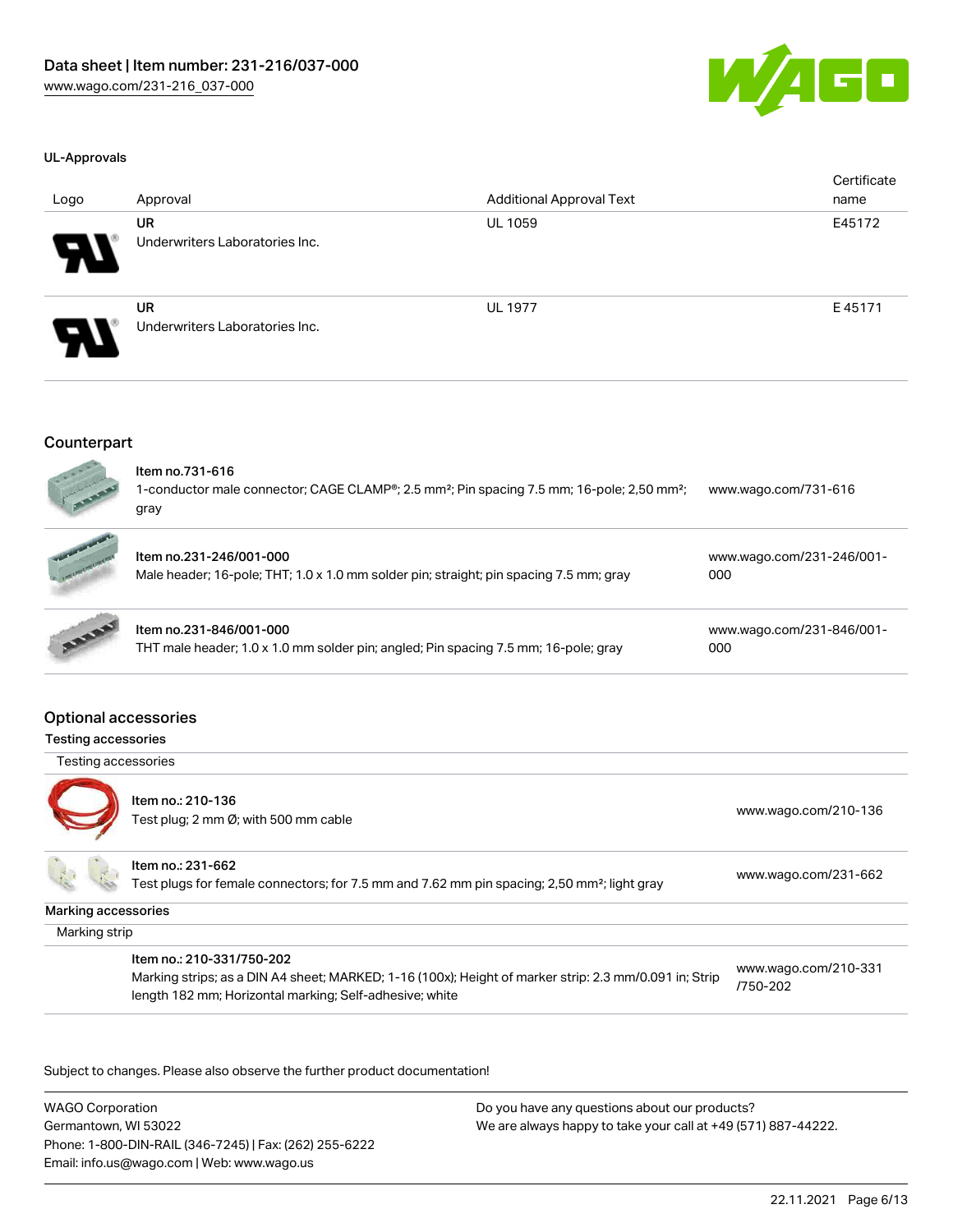

#### Item no.: 210-332/750-020

Email: info.us@wago.com | Web: www.wago.us

Marking strips; as a DIN A4 sheet; MARKED; 1-20 (80x); Height of marker strip: 3 mm; Strip length 182 mm; Horizontal marking; Self-adhesive; white

[www.wago.com/210-332](http://www.wago.com/210-332/750-020) [/750-020](http://www.wago.com/210-332/750-020)

| Cover                                           |                                                                                                                                                                                                                     |                                                               |
|-------------------------------------------------|---------------------------------------------------------------------------------------------------------------------------------------------------------------------------------------------------------------------|---------------------------------------------------------------|
| Cover                                           |                                                                                                                                                                                                                     |                                                               |
|                                                 | Item no.: 231-668<br>Lockout caps; for covering unused clamping units; gray                                                                                                                                         | www.wago.com/231-668                                          |
| <b>Ferrules</b>                                 |                                                                                                                                                                                                                     |                                                               |
| Ferrule                                         |                                                                                                                                                                                                                     |                                                               |
|                                                 | Item no.: 216-101<br>Ferrule; Sleeve for 0.5 mm <sup>2</sup> / AWG 22; uninsulated; electro-tin plated; silver-colored                                                                                              | www.wago.com/216-101                                          |
|                                                 | Item no.: 216-104<br>Ferrule; Sleeve for 1.5 mm <sup>2</sup> / AWG 16; uninsulated; electro-tin plated; silver-colored                                                                                              | www.wago.com/216-104                                          |
|                                                 | Item no.: 216-106<br>Ferrule; Sleeve for 2.5 mm <sup>2</sup> / AWG 14; uninsulated; electro-tin plated; silver-colored                                                                                              | www.wago.com/216-106                                          |
|                                                 | Item no.: 216-102<br>Ferrule; Sleeve for 0.75 mm <sup>2</sup> / AWG 20; uninsulated; electro-tin plated; silver-colored                                                                                             | www.wago.com/216-102                                          |
|                                                 | Item no.: 216-103<br>Ferrule; Sleeve for 1 mm <sup>2</sup> / AWG 18; uninsulated; electro-tin plated                                                                                                                | www.wago.com/216-103                                          |
|                                                 | Item no.: 216-123<br>Ferrule; Sleeve for 1 mm <sup>2</sup> / AWG 18; uninsulated; electro-tin plated; silver-colored                                                                                                | www.wago.com/216-123                                          |
|                                                 | Item no.: 216-122<br>Ferrule; Sleeve for 0.75 mm <sup>2</sup> / AWG 20; uninsulated; electro-tin plated; silver-colored                                                                                             | www.wago.com/216-122                                          |
|                                                 | Item no.: 216-124<br>Ferrule; Sleeve for 1.5 mm <sup>2</sup> / AWG 16; uninsulated; electro-tin plated                                                                                                              | www.wago.com/216-124                                          |
|                                                 | Item no.: 216-142<br>Ferrule; Sleeve for 0.75 mm <sup>2</sup> / 18 AWG; uninsulated; electro-tin plated; electrolytic copper; gastight<br>crimped; acc. to DIN 46228, Part 1/08.92                                  | www.wago.com/216-142                                          |
|                                                 | Item no.: 216-132<br>Ferrule; Sleeve for 0.34 mm <sup>2</sup> / AWG 24; uninsulated; electro-tin plated                                                                                                             | www.wago.com/216-132                                          |
|                                                 | Item no.: 216-121<br>Ferrule; Sleeve for 0.5 mm <sup>2</sup> / AWG 22; uninsulated; electro-tin plated; silver-colored                                                                                              | www.wago.com/216-121                                          |
|                                                 | Item no.: 216-143<br>Ferrule; Sleeve for 1 mm <sup>2</sup> / AWG 18; uninsulated; electro-tin plated; electrolytic copper; gastight<br>crimped; acc. to DIN 46228, Part 1/08.92                                     | www.wago.com/216-143                                          |
|                                                 | Item no.: 216-131<br>Ferrule; Sleeve for 0.25 mm <sup>2</sup> / AWG 24; uninsulated; electro-tin plated; silver-colored                                                                                             | www.wago.com/216-131                                          |
|                                                 | Item no.: 216-141<br>Ferrule; Sleeve for 0.5 mm <sup>2</sup> / 20 AWG; uninsulated; electro-tin plated; electrolytic copper; gastight<br>Subject to changes. Please also observe the further product documentation! | www.wago.com/216-141                                          |
|                                                 |                                                                                                                                                                                                                     |                                                               |
| <b>WAGO Corporation</b><br>Germantown, WI 53022 | Do you have any questions about our products?<br>Phone: 1-800-DIN-RAIL (346-7245)   Fax: (262) 255-6222                                                                                                             | We are always happy to take your call at +49 (571) 887-44222. |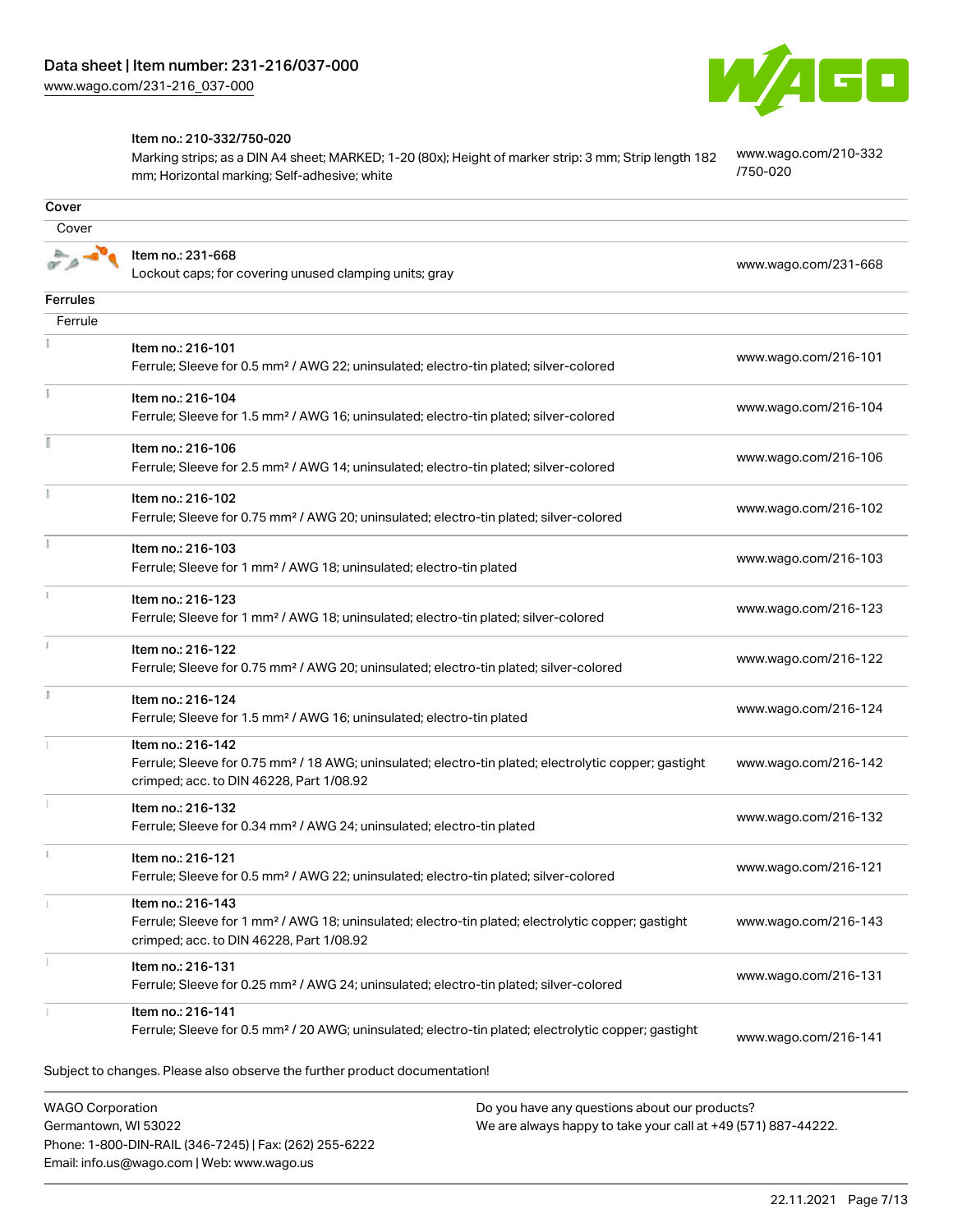# Data sheet | Item number: 231-216/037-000

Phone: 1-800-DIN-RAIL (346-7245) | Fax: (262) 255-6222

Email: info.us@wago.com | Web: www.wago.us

[www.wago.com/231-216\\_037-000](http://www.wago.com/231-216_037-000)



crimped; acc. to DIN 46228, Part 1/08.92

| Item no.: 216-152<br>Ferrule; Sleeve for 0.34 mm <sup>2</sup> / AWG 24; uninsulated; electro-tin plated                                                                                                 |                                                                                                                | www.wago.com/216-152 |
|---------------------------------------------------------------------------------------------------------------------------------------------------------------------------------------------------------|----------------------------------------------------------------------------------------------------------------|----------------------|
| Item no.: 216-203<br>Ferrule; Sleeve for 1 mm <sup>2</sup> / AWG 18; insulated; electro-tin plated; red                                                                                                 |                                                                                                                | www.wago.com/216-203 |
| Item no.: 216-202<br>Ferrule; Sleeve for 0.75 mm <sup>2</sup> / 18 AWG; insulated; electro-tin plated; gray                                                                                             |                                                                                                                | www.wago.com/216-202 |
| Item no.: 216-151<br>Ferrule; Sleeve for 0.25 mm <sup>2</sup> / AWG 24; uninsulated; electro-tin plated                                                                                                 |                                                                                                                | www.wago.com/216-151 |
| Item no.: 216-204<br>Ferrule; Sleeve for 1.5 mm <sup>2</sup> / AWG 16; insulated; electro-tin plated; black                                                                                             |                                                                                                                | www.wago.com/216-204 |
| Item no.: 216-144<br>Ferrule; Sleeve for 1.5 mm <sup>2</sup> / AWG 16; uninsulated; electro-tin plated; electrolytic copper; gastight<br>crimped; acc. to DIN 46228, Part 1/08.92; silver-colored       |                                                                                                                | www.wago.com/216-144 |
| Item no.: 216-201<br>Ferrule; Sleeve for 0.5 mm <sup>2</sup> / 20 AWG; insulated; electro-tin plated; white                                                                                             |                                                                                                                | www.wago.com/216-201 |
| Item no.: 216-223<br>Ferrule; Sleeve for 1 mm <sup>2</sup> / AWG 18; insulated; electro-tin plated; red                                                                                                 |                                                                                                                | www.wago.com/216-223 |
| Item no.: 216-241<br>Ferrule; Sleeve for 0.5 mm <sup>2</sup> / 20 AWG; insulated; electro-tin plated; electrolytic copper; gastight<br>crimped; acc. to DIN 46228, Part 4/09.90; white                  |                                                                                                                | www.wago.com/216-241 |
| Item no.: 216-242<br>Ferrule; Sleeve for 0.75 mm <sup>2</sup> / 18 AWG; insulated; electro-tin plated; electrolytic copper; gastight<br>crimped; acc. to DIN 46228, Part 4/09.90; gray                  |                                                                                                                | www.wago.com/216-242 |
| Item no.: 216-222<br>Ferrule; Sleeve for 0.75 mm <sup>2</sup> / 18 AWG; insulated; electro-tin plated; gray                                                                                             |                                                                                                                | www.wago.com/216-222 |
| Item no.: 216-221<br>Ferrule; Sleeve for 0.5 mm <sup>2</sup> / 20 AWG; insulated; electro-tin plated; white                                                                                             |                                                                                                                | www.wago.com/216-221 |
| Item no.: 216-224<br>Ferrule; Sleeve for 1.5 mm <sup>2</sup> / AWG 16; insulated; electro-tin plated; black                                                                                             |                                                                                                                | www.wago.com/216-224 |
| Item no.: 216-243<br>Ferrule; Sleeve for 1 mm <sup>2</sup> / AWG 18; insulated; electro-tin plated; electrolytic copper; gastight crimped; www.wago.com/216-243<br>acc. to DIN 46228, Part 4/09.90; red |                                                                                                                |                      |
| Item no.: 216-244<br>Ferrule; Sleeve for 1.5 mm <sup>2</sup> / AWG 16; insulated; electro-tin plated; electrolytic copper; gastight<br>crimped; acc. to DIN 46228, Part 4/09.90; black                  |                                                                                                                | www.wago.com/216-244 |
| Item no.: 216-263<br>Ferrule; Sleeve for 1 mm <sup>2</sup> / AWG 18; insulated; electro-tin plated; electrolytic copper; gastight crimped; www.wago.com/216-263<br>acc. to DIN 46228, Part 4/09.90; red |                                                                                                                |                      |
| Item no.: 216-264<br>Ferrule; Sleeve for 1.5 mm <sup>2</sup> / AWG 16; insulated; electro-tin plated; electrolytic copper; gastight                                                                     |                                                                                                                | www.wago.com/216-264 |
| Subject to changes. Please also observe the further product documentation!                                                                                                                              |                                                                                                                |                      |
| <b>WAGO Corporation</b><br>Germantown, WI 53022                                                                                                                                                         | Do you have any questions about our products?<br>We are always happy to take your call at +49 (571) 887-44222. |                      |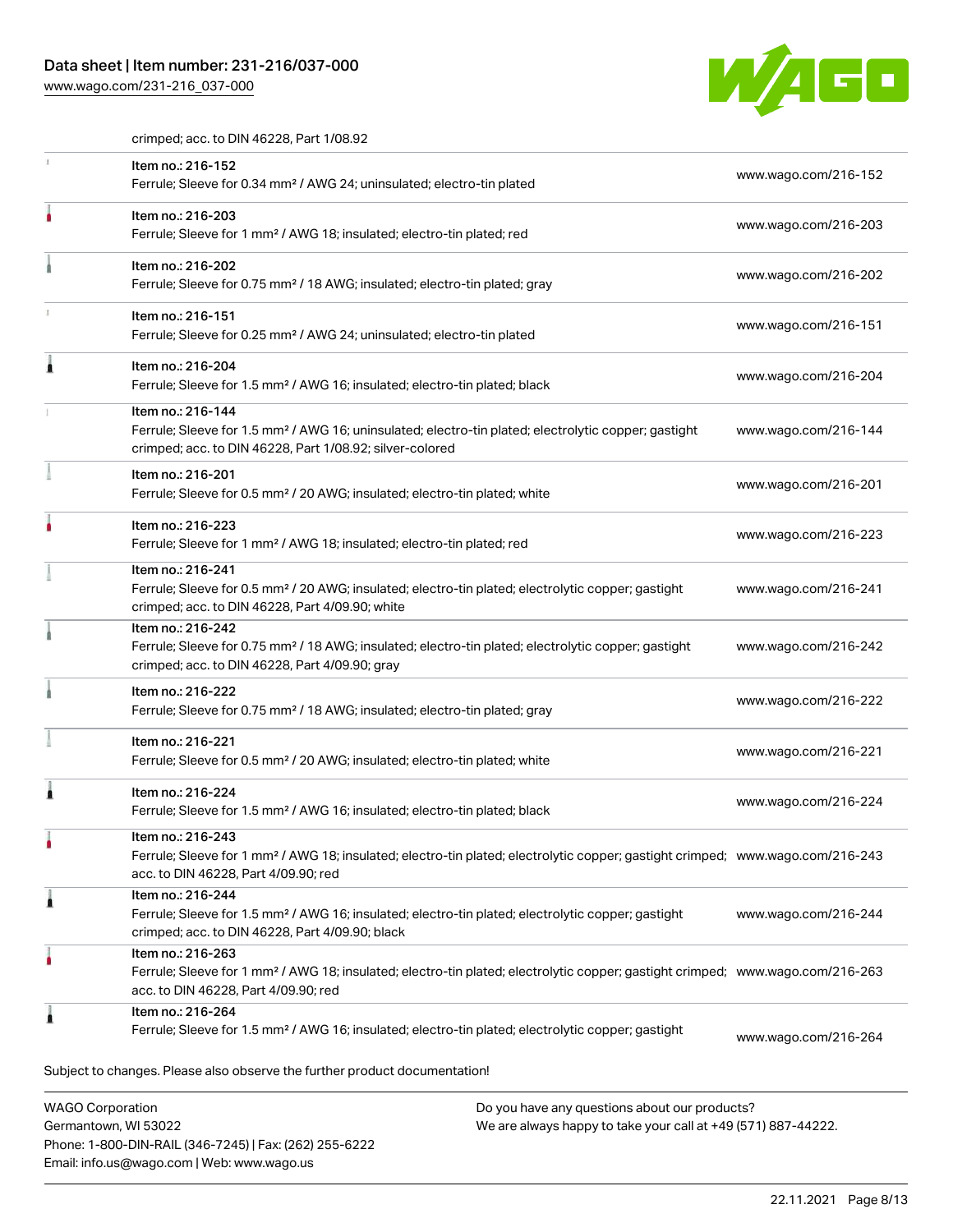[www.wago.com/231-216\\_037-000](http://www.wago.com/231-216_037-000)



crimped; acc. to DIN 46228, Part 4/09.90; black

|                   | Item no.: 216-284<br>Ferrule; Sleeve for 1.5 mm <sup>2</sup> / AWG 16; insulated; electro-tin plated; electrolytic copper; gastight<br>crimped; acc. to DIN 46228, Part 4/09.90; black | www.wago.com/216-284 |
|-------------------|----------------------------------------------------------------------------------------------------------------------------------------------------------------------------------------|----------------------|
|                   | Item no.: 216-262<br>Ferrule; Sleeve for 0.75 mm <sup>2</sup> / 18 AWG; insulated; electro-tin plated; electrolytic copper; gastight<br>crimped; acc. to DIN 46228, Part 4/09.90; gray | www.wago.com/216-262 |
|                   | Item no.: 216-301<br>Ferrule; Sleeve for 0.25 mm <sup>2</sup> / AWG 24; insulated; electro-tin plated; yellow                                                                          | www.wago.com/216-301 |
|                   | Item no.: 216-321<br>Ferrule; Sleeve for 0.25 mm <sup>2</sup> / AWG 24; insulated; electro-tin plated; yellow                                                                          | www.wago.com/216-321 |
|                   | Item no.: 216-322<br>Ferrule; Sleeve for 0.34 mm <sup>2</sup> / 22 AWG; insulated; electro-tin plated; green                                                                           | www.wago.com/216-322 |
|                   | Item no.: 216-302<br>Ferrule; Sleeve for 0.34 mm <sup>2</sup> / 22 AWG; insulated; electro-tin plated; light turquoise                                                                 | www.wago.com/216-302 |
| Insulations stops |                                                                                                                                                                                        |                      |
| Insulation stop   |                                                                                                                                                                                        |                      |
|                   | Item no.: 231-673<br>Insulation stop; 0.08-0.2 mm <sup>2</sup> / 0.2 mm <sup>2</sup> "s"; white                                                                                        | www.wago.com/231-673 |
|                   | Item no.: 231-674<br>Insulation stop; 0.25 - 0.5 mm <sup>2</sup> ; light gray                                                                                                          | www.wago.com/231-674 |
|                   | Item no.: 231-675<br>Insulation stop; 0.75 - 1 mm <sup>2</sup> ; dark gray                                                                                                             | www.wago.com/231-675 |
| <b>Tools</b>      |                                                                                                                                                                                        |                      |
| Operating tool    |                                                                                                                                                                                        |                      |
|                   | Item no.: 209-130<br>Operating tool; suitable for 264, 280 and 281 Series; 1-way; of insulating material; white                                                                        | www.wago.com/209-130 |
|                   | Item no.: 210-657<br>Operating tool; Blade: 3.5 x 0.5 mm; with a partially insulated shaft; short; multicoloured                                                                       | www.wago.com/210-657 |
|                   | Item no.: 210-720<br>Operating tool; Blade: 3.5 x 0.5 mm; with a partially insulated shaft; multicoloured                                                                              | www.wago.com/210-720 |
|                   | Item no.: 231-131<br>Operating tool; made of insulating material; 1-way; loose; white                                                                                                  | www.wago.com/231-131 |
|                   |                                                                                                                                                                                        |                      |

Subject to changes. Please also observe the further product documentation!

WAGO Corporation Germantown, WI 53022 Phone: 1-800-DIN-RAIL (346-7245) | Fax: (262) 255-6222 Email: info.us@wago.com | Web: www.wago.us Do you have any questions about our products? We are always happy to take your call at +49 (571) 887-44222.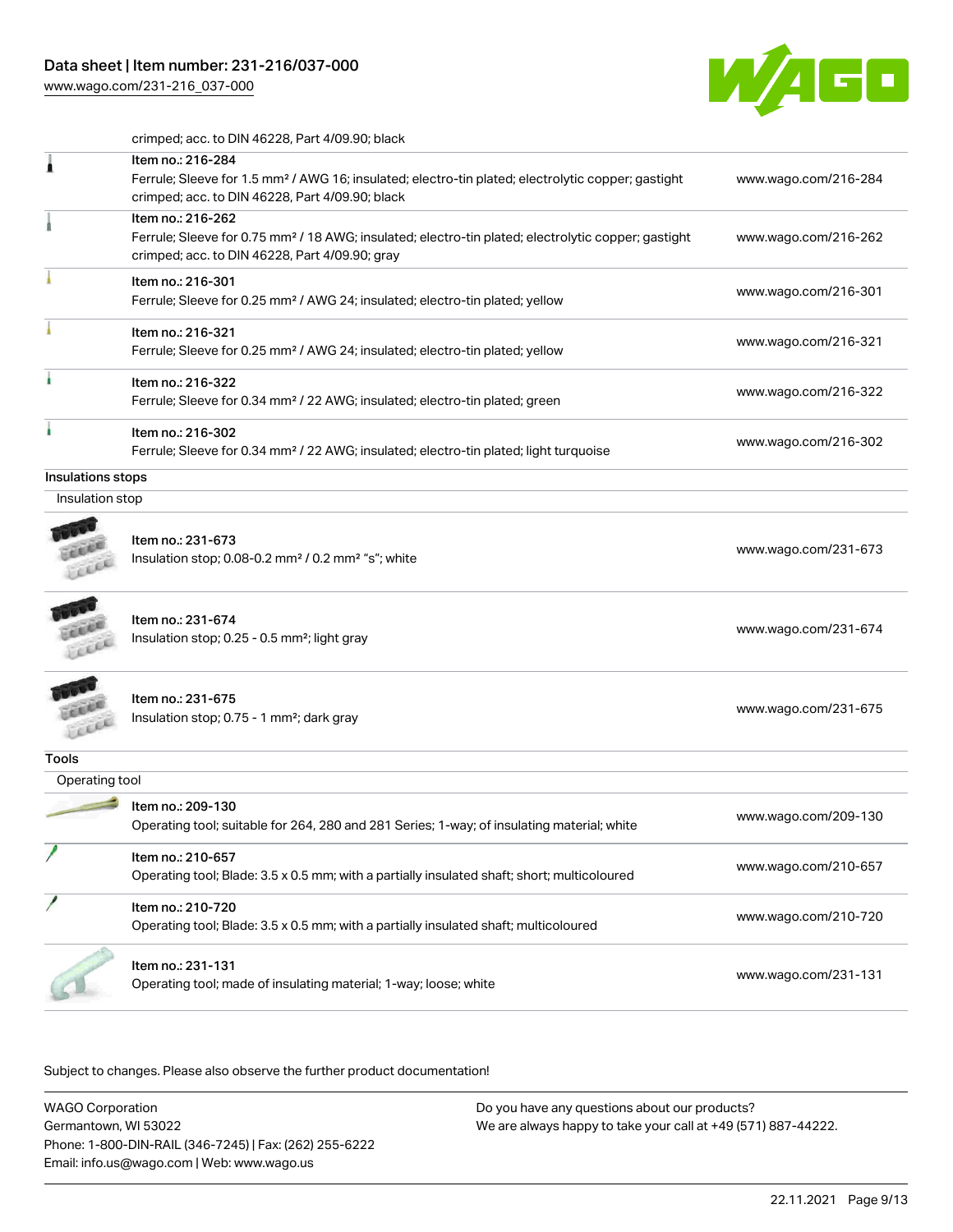# Data sheet | Item number: 231-216/037-000

[www.wago.com/231-216\\_037-000](http://www.wago.com/231-216_037-000)



Item no.: 231-291 Operating tool; made of insulating material; 1-way; loose; red



[www.wago.com/231-291](http://www.wago.com/231-291)

| Item no.: 280-432<br>Operating tool; made of insulating material; 2-way; white | www.wago.com/280-432 |
|--------------------------------------------------------------------------------|----------------------|
| Item no.: 280-434<br>Operating tool; made of insulating material; 4-way        | www.wago.com/280-434 |
| Item no.: 280-437<br>Operating tool; made of insulating material; 7-way        | www.wago.com/280-437 |
| Item no.: 280-440<br>Operating tool; made of insulating material; 10-way       | www.wago.com/280-440 |
| Item no.: 280-435<br>Operating tool; made of insulating material; 5-way; gray  | www.wago.com/280-435 |
| Item no.: 280-436<br>Operating tool; made of insulating material; 6-way        | www.wago.com/280-436 |
| Item no.: 280-438<br>Operating tool; made of insulating material; 8-way        | www.wago.com/280-438 |
| Item no.: 280-433<br>Operating tool; made of insulating material; 3-way        | www.wago.com/280-433 |

## Downloads Documentation

| Additional Information |            |        |          |
|------------------------|------------|--------|----------|
| Technical explanations | 2019 Apr 3 | pdf    | Download |
|                        |            | 2.0 MB |          |

## CAD files

### CAD data

| 2D/3D Models 231-216/037-000      | URL | Download |
|-----------------------------------|-----|----------|
| CAE data                          |     |          |
| EPLAN Data Portal 231-216/037-000 | URL | Download |
| EPLAN Data Portal 231-216/037-000 | URL | Download |

Subject to changes. Please also observe the further product documentation!

WAGO Corporation Germantown, WI 53022 Phone: 1-800-DIN-RAIL (346-7245) | Fax: (262) 255-6222 Email: info.us@wago.com | Web: www.wago.us Do you have any questions about our products? We are always happy to take your call at +49 (571) 887-44222.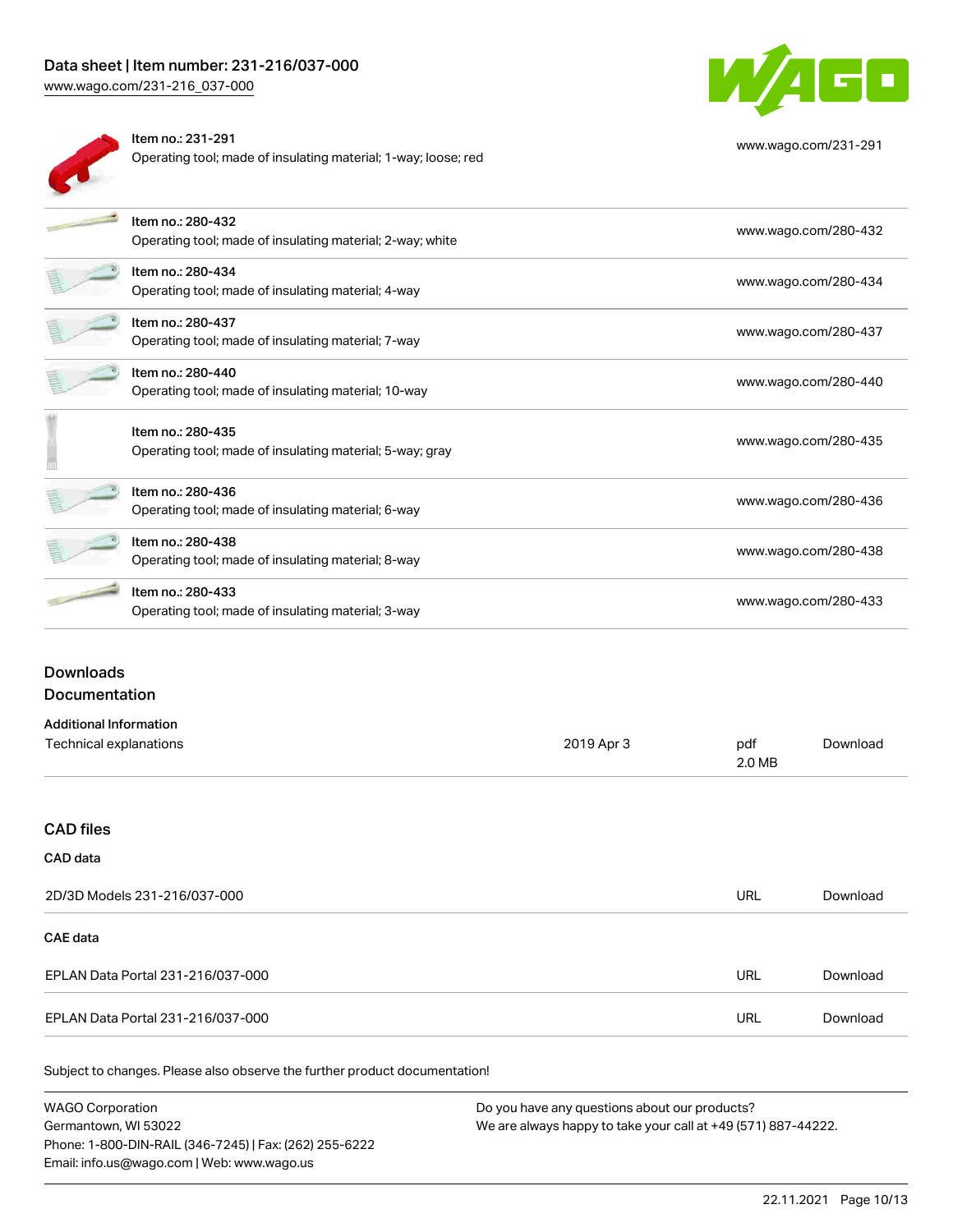1-conductor female connector; CAGE CLAMP®; 2.5 mm²; Pin spacing 7.5 mm; 16-



| ZUKEN Portal 231-216/037-000                     | URL | Download |
|--------------------------------------------------|-----|----------|
|                                                  |     |          |
| <b>Environmental Product Compliance</b>          |     |          |
| Compliance Search                                |     |          |
| Environmental Product Compliance 231-216/037-000 | URL | Download |

### Installation Notes



pole; Lateral locking levers; 2,50 mm²; gray

Inserting a conductor via 3.5 mm screwdriver – CAGE CLAMP® actuation parallel to conductor entry.



Inserting a conductor via 3.5 mm screwdriver – CAGE CLAMP® actuation perpendicular to conductor entry.



Inserting a conductor into CAGE CLAMP® unit via operating lever (231-291).



Inserting a conductor via operating tool.

Subject to changes. Please also observe the further product documentation!

WAGO Corporation Germantown, WI 53022 Phone: 1-800-DIN-RAIL (346-7245) | Fax: (262) 255-6222 Email: info.us@wago.com | Web: www.wago.us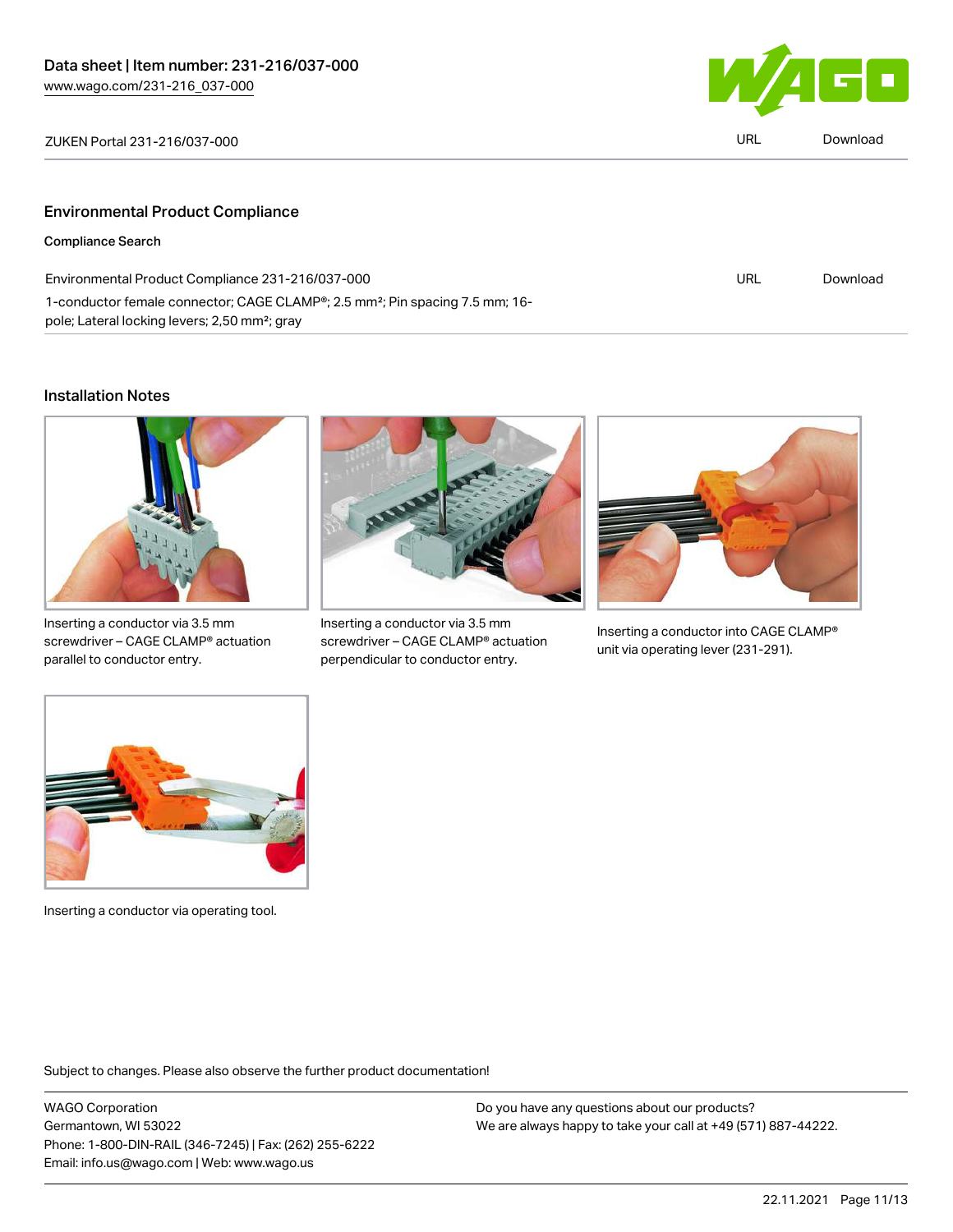



Coding a female connector by removing coding finger(s).



Testing – female connector with CAGE CLAMP®

Integrated test ports for testing perpendicular to conductor entry via 2 or 2.3 mm Ø test plug

#### Installation



Male connector with strain relief plate



Strain relief housing shown with a male connector equipped with CAGE CLAMP®

Subject to changes. Please also observe the further product documentation!

WAGO Corporation Germantown, WI 53022 Phone: 1-800-DIN-RAIL (346-7245) | Fax: (262) 255-6222 Email: info.us@wago.com | Web: www.wago.us